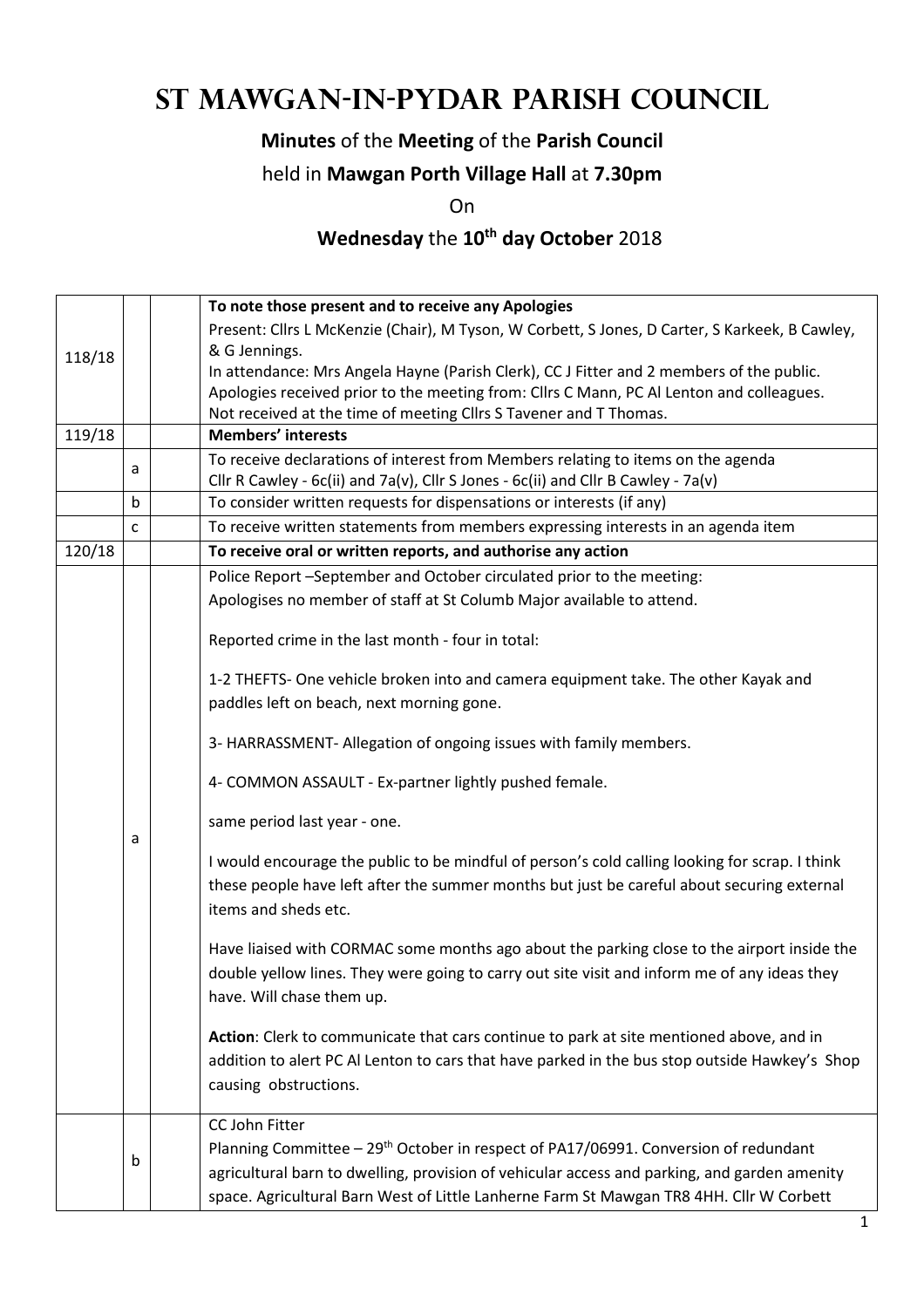|                                              |              |              | requested that CCJ Fitter asks the case officer to append the original refused appeal decision                                                |  |
|----------------------------------------------|--------------|--------------|-----------------------------------------------------------------------------------------------------------------------------------------------|--|
|                                              |              |              | to the Officer's Report.                                                                                                                      |  |
|                                              |              |              | The Park, Mawgan Porth - The Enforcement case which referred to intrusion into area of no                                                     |  |
|                                              |              |              | development to the East has been satisfactorily resolved.                                                                                     |  |
|                                              |              |              |                                                                                                                                               |  |
|                                              |              |              | Awaiting date for site meeting about silt under bridge at Mawgan Porth.                                                                       |  |
|                                              |              |              | Parish Precept proposed at 3.98% + Police Precept.                                                                                            |  |
|                                              |              |              | A review of Parish Boundaries is to be undertaken by Cornwall Council, the PC might consider                                                  |  |
|                                              |              |              | trying to incorporate Tregurrian into St Mawgan-in-Pydar boundary.                                                                            |  |
|                                              |              |              | Helicopter noise - attending a meeting and will mention the issues previously raised again.                                                   |  |
|                                              |              |              | The Chair asked CCJ Fitter for his recollection of existing S106 monies to contribute towards                                                 |  |
|                                              |              |              | the proposed replacement playground fence. Action: Clerk to contact S106 administrator.                                                       |  |
|                                              |              |              | Also, whether he would support a review of the Trenance network of footpaths by CC                                                            |  |
|                                              |              |              | Countryside Access.                                                                                                                           |  |
|                                              |              |              |                                                                                                                                               |  |
|                                              | $\mathsf{C}$ |              | The Clerk (circulated prior to the meeting), included update on Modification Order                                                            |  |
|                                              |              |              | Public Participation - This item will last no longer than 10 minutes (unless agreed by the Chair),                                            |  |
| 121/18<br>and refers to items on the Agenda. |              |              |                                                                                                                                               |  |
|                                              |              |              | 1. Miss Lisa Solley in relation to PA18/07465                                                                                                 |  |
|                                              |              |              | Minutes of the Parish Council Meeting -<br>To Resolve that the Minutes of the meeting held on 12 <sup>th</sup> September 2018 are an accurate |  |
| 122/18                                       |              |              | record.                                                                                                                                       |  |
|                                              |              |              | Cllr W Corbett proposed and Cllr S Karkeek seconded and it was resolved by all those present                                                  |  |
|                                              |              |              | at the last meeting, to accept and were duly signed by the Chair.                                                                             |  |
| 123/18                                       |              |              | <b>PLANNING</b>                                                                                                                               |  |
|                                              |              |              |                                                                                                                                               |  |
|                                              | a            |              | Pre-App Consultation - none requested                                                                                                         |  |
|                                              | b            |              | Planning - new applications - to discuss and decide on response to Cornwall Council                                                           |  |
|                                              |              |              | PA18/07465 Applicant: Miss P Trevillion Watershed Developments Ltd. Proposal: Replacement                                                     |  |
|                                              |              | Ť            | dwelling. Location: Dynargh Tredragon Road Mawgan Porth - deferred from September.                                                            |  |
|                                              |              |              | Proposed by Cllr S Jones and seconded by Cllr G Jennings and resolved to object. Cllr S Karkeek                                               |  |
|                                              |              |              | abstained.                                                                                                                                    |  |
|                                              |              |              | Items ii and iii were decided together. Cllr W Corbett proposed and Cllr S Jones seconded and                                                 |  |
|                                              |              |              | it was resolved no objection<br>PA18/08392. Proposal: Change of use from holiday restricted dwellings to unrestricted                         |  |
|                                              |              | ii.          | residential dwellings. Location: 8 White Lodge Apartments Mawgan Porth.                                                                       |  |
|                                              |              |              | PA18/08389. Proposal: Change of use from holiday restricted dwellings to unrestricted                                                         |  |
|                                              |              | iii          | residential dwellings Location: 7 White Lodge Apartments Mawgan Porth.                                                                        |  |
|                                              |              |              | PA18/02052/PREAPP. Applicant: Mrs K Turner. Pre-application advice for proposed two                                                           |  |
|                                              |              |              | dwellings - one affordable and one open market. Location: Land South of Tamarisk House                                                        |  |
|                                              |              | iv           | Mawgan Porth Hill Mawgan Porth TR8 4AL. Cllr W Corbett proposed and Cllr C Tyson seconded                                                     |  |
|                                              |              |              | and it was resolved to submit a comment to the case officer with Parish Council concerns.                                                     |  |
|                                              | $\mathsf{C}$ |              | To consider planning applications received before meeting                                                                                     |  |
|                                              |              |              | PA18/08629. Applicant: Mr and Mrs McLuskie. Proposal: Extending of existing hip roof to main                                                  |  |
|                                              |              | $\mathbf{I}$ | building and proposed new flat roof dormer. Replacing of existing bay window to main                                                          |  |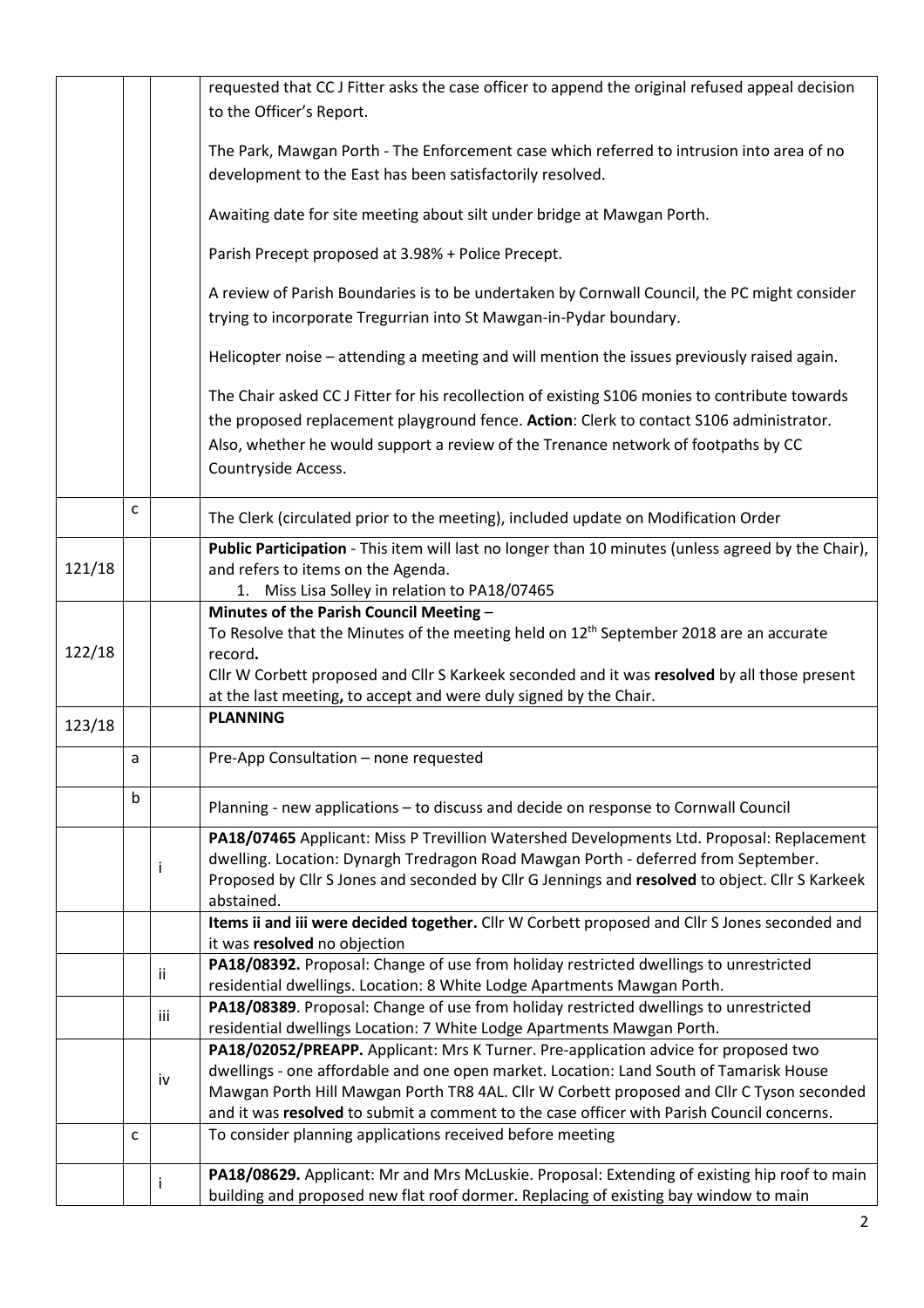|        |   |     | building. Refurbishment of existing lodges. Location: Blue Bay Hotel Trenance Mawgan Porth<br><b>TR8 4DA.</b>                                                                                                                                                                                                                                                                                                                                                                                                                                                                                                                                                                                                             |  |  |  |
|--------|---|-----|---------------------------------------------------------------------------------------------------------------------------------------------------------------------------------------------------------------------------------------------------------------------------------------------------------------------------------------------------------------------------------------------------------------------------------------------------------------------------------------------------------------------------------------------------------------------------------------------------------------------------------------------------------------------------------------------------------------------------|--|--|--|
|        |   |     | Deferred until November meeting to allow for public consultation period                                                                                                                                                                                                                                                                                                                                                                                                                                                                                                                                                                                                                                                   |  |  |  |
|        |   |     | Cllr S Jones and R Cawley left the meeting room                                                                                                                                                                                                                                                                                                                                                                                                                                                                                                                                                                                                                                                                           |  |  |  |
|        |   | ii  | PA18/09013. Applicant: Mary Mitchell. Proposal: Outline application with all matters reserved<br>for demolition of dwelling and replacement with 2 dwellings. Location: Fair Rising Access To<br>Trenance Estate Trenance Mawgan Porth.<br>Cllr L McKenzie proposed, and Cllr C Tyson seconded, and it was resolved to object, as whilst it<br>was accepted that the site is physically capable of accommodating two dwellings of the<br>dimensions proposed, the PC's view was that the site's location suggests that the proposal<br>should not be supported. If it is allowed here, then it could be used as a precedent on all the<br>other sites within the former ASC to the detriment of the character of the area |  |  |  |
|        |   |     | Cllr S Jones and R Cawley returned to the meeting room                                                                                                                                                                                                                                                                                                                                                                                                                                                                                                                                                                                                                                                                    |  |  |  |
|        | d |     | To note Advices and Decisions by Cornwall Council:                                                                                                                                                                                                                                                                                                                                                                                                                                                                                                                                                                                                                                                                        |  |  |  |
|        |   | Ť   | PA18/03086 APPROVED Applicant: Mr & Mrs N Curry. Proposal: Demolition of garages and<br>construction of new dwelling adjacent to 'Headlands' at Trenance. Location: Land North East of<br>Beach House Nee Headlands Trenance Mawgan PorthTR8 4DB.                                                                                                                                                                                                                                                                                                                                                                                                                                                                         |  |  |  |
|        |   | ii  | PA18/06660 APPROVED Applicant: Mr Robin Karkeek. Proposal: Proposed extensions and<br>alterations. Location: Winsor Mill Winsor Lane St Mawgan TR8 4EU.                                                                                                                                                                                                                                                                                                                                                                                                                                                                                                                                                                   |  |  |  |
|        |   | iii | PA18/06789 APPROVED Applicant: Mr And Mrs Paul Jeffery Proposal: Addition of dormer<br>window on south west elevation. Location: Little Acres Trevarrian TR8 4AF.                                                                                                                                                                                                                                                                                                                                                                                                                                                                                                                                                         |  |  |  |
|        |   | iv  | PA18/07579 APPROVED Applicant: Moira Dixon Proposal: Construction of new single storey<br>front and split-level rear extensions, extending lean-to utility, new roof elements and<br>replacement doors and windows. Location: Seacrest Trenance Mawgan Porth TR8 4BX.                                                                                                                                                                                                                                                                                                                                                                                                                                                     |  |  |  |
|        |   | v   | PA18/07089 APPROVED. Applicant: Mr Josh Elsworth. Proposal: Proposed first floor extension<br>and construction of small ground floor study room extension. Location. The Bowgie Trevarrian<br>Mews Trevarrian.                                                                                                                                                                                                                                                                                                                                                                                                                                                                                                            |  |  |  |
|        | е |     | Enforcement- new case and decisions - none.                                                                                                                                                                                                                                                                                                                                                                                                                                                                                                                                                                                                                                                                               |  |  |  |
| 124/18 |   |     | WORKING GROUPS - to receive reports (if any), and agree any necessary action and<br>expenditure:                                                                                                                                                                                                                                                                                                                                                                                                                                                                                                                                                                                                                          |  |  |  |
|        |   |     | Amenities - Report circulated prior to the meeting: -                                                                                                                                                                                                                                                                                                                                                                                                                                                                                                                                                                                                                                                                     |  |  |  |
|        |   |     | Clerk and Chair met with Mike Cawley to discuss the playground fence. Agreed a slanting<br>corner (rather than right angle) to minimise child collision risks and that he would provide<br>quote for labour with materials required listed separately for the PC to order and be able to<br>reclaim the VAT.                                                                                                                                                                                                                                                                                                                                                                                                              |  |  |  |
|        | а |     | Circular picnic bench proved beyond repair. It has now been removed thanks to Simon Plant.<br>A relief as the protruding nails were dangerous.                                                                                                                                                                                                                                                                                                                                                                                                                                                                                                                                                                            |  |  |  |
|        |   |     | Further reports of dogs being exercised on the playing field, contrary to the notices at the two<br>entrances.                                                                                                                                                                                                                                                                                                                                                                                                                                                                                                                                                                                                            |  |  |  |
|        |   |     | Rotaswing is moving a little more freely.                                                                                                                                                                                                                                                                                                                                                                                                                                                                                                                                                                                                                                                                                 |  |  |  |
|        |   |     | Stephen Michell asked again about lights in ladies WC                                                                                                                                                                                                                                                                                                                                                                                                                                                                                                                                                                                                                                                                     |  |  |  |
|        |   |     | Andrew Prowse has been away, and Simon has been overseeing the toilets in his absence.                                                                                                                                                                                                                                                                                                                                                                                                                                                                                                                                                                                                                                    |  |  |  |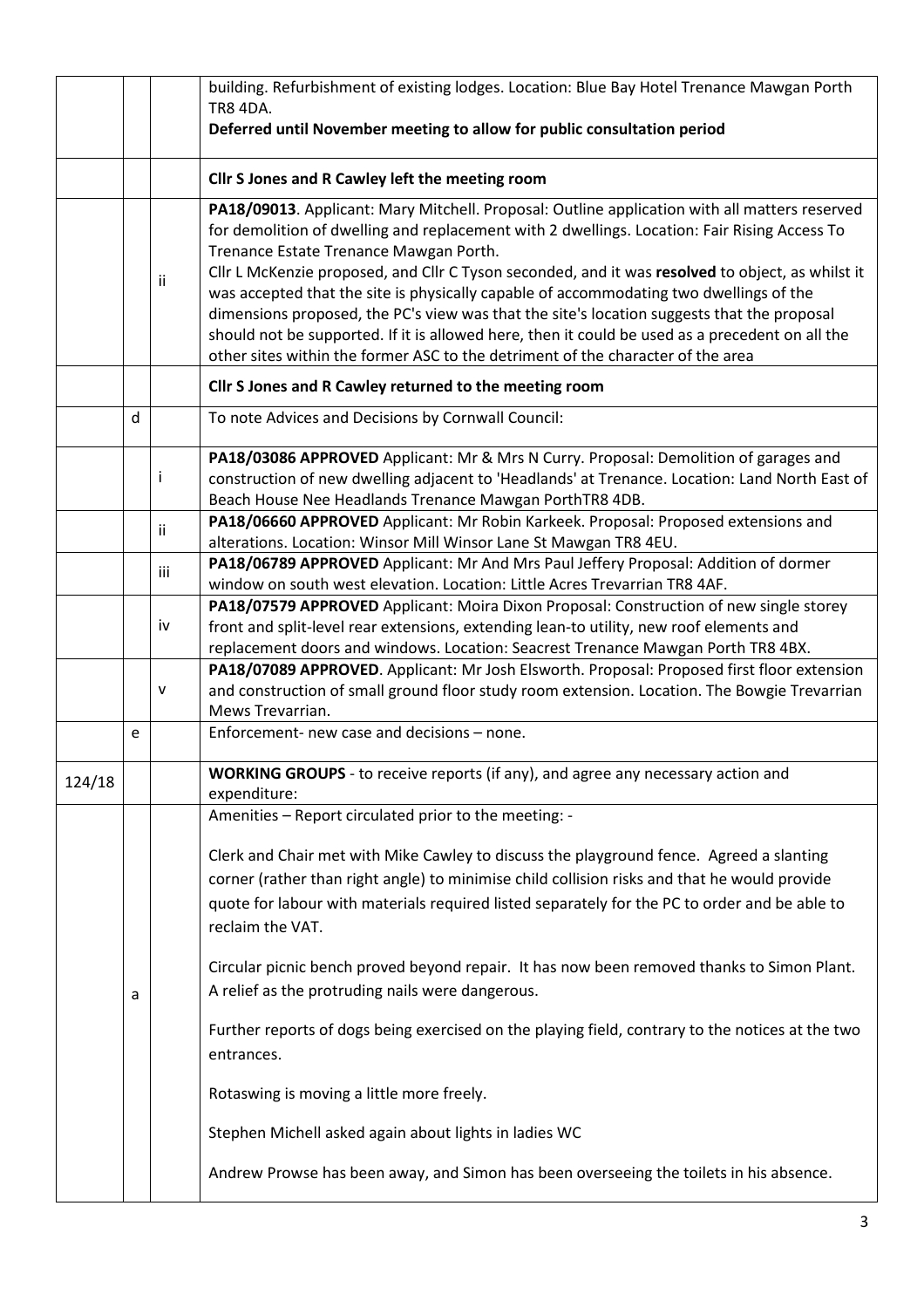|   |      | Mrs Whittington - to recognise her contribution to maintaining a flower display at St Mawgan                                                       |  |  |  |
|---|------|----------------------------------------------------------------------------------------------------------------------------------------------------|--|--|--|
|   |      | Community Hall. Proposed by Cllr B Cawley and seconded by Cllr C Tyson and resolved to send                                                        |  |  |  |
|   |      | a letter of thanks and a bouquet of flowers.                                                                                                       |  |  |  |
|   |      | St Mawgan toilets - Discussion centred on the deteriorating fabric of the building, proposal                                                       |  |  |  |
|   | ii.  | and quote received for replacement of wash hand units as existing unserviceable from March                                                         |  |  |  |
|   |      | 2019, and whether to re-instate Gents WC. Action: Cllrs L McKenzie, C Tyson, S Jones, B Cawley                                                     |  |  |  |
|   |      | and G Jennings and Clerk to arrange site visit with contractor to ascertain additional servicing<br>costs and report findings at a future meeting. |  |  |  |
|   |      | St Mawgan Telephone Kiosk - Action: all to seek an individual to paint and maintain.                                                               |  |  |  |
|   | iii  |                                                                                                                                                    |  |  |  |
|   |      | Burial ground storage shed - Proposed by Cllr S Karkeek and seconded by Cllr C Tyson and                                                           |  |  |  |
|   | iv   | resolved that a new door be supplied and fitted. Action: Clerk to seek price of a suitable new                                                     |  |  |  |
|   |      | door and costs to fix and report at the November meeting                                                                                           |  |  |  |
|   |      | Cllrs B and R Cawley left the meeting room                                                                                                         |  |  |  |
|   |      | Playground Fence - A quote of £2304.00 had been obtained to remove old wooden fence and                                                            |  |  |  |
|   |      | install new fencing and gates. Cllr W Corbett proposed, and Cllr C Tyson seconded and it was                                                       |  |  |  |
|   | v    | resolved to accept. Proposed by W Corbett and seconded by Cllr C Tyson and resolved to                                                             |  |  |  |
|   |      | purchase galvanised fencing and gates to replace old wooden fence in the sum of circa £3500 +                                                      |  |  |  |
|   |      | VAT                                                                                                                                                |  |  |  |
|   |      | Cllrs B and R Cawley returned to the meeting room                                                                                                  |  |  |  |
|   |      | Playground signage - Clerk awaiting quotes two new signs for the playground to emphasise                                                           |  |  |  |
|   | vi   | restrictions, plus two large NO DOGS (except Guide Dogs) signs for the two entrance gates at                                                       |  |  |  |
|   |      | the playing field.                                                                                                                                 |  |  |  |
|   | vii  | Playground picnic table - Proposed by Cllr S Jones and seconded by Cllr G Jennings to purchase                                                     |  |  |  |
|   |      | a replacement round picnic table at a cost of £260+vat                                                                                             |  |  |  |
|   |      | Defibrillator: located at St Mawgan PO & Stores. Proposed by Cllr S Karkeek and seconded by                                                        |  |  |  |
|   | viii | Cllr C Tyson and resolved to terminate the contract with AED Locators (UK) Ltd and replace                                                         |  |  |  |
|   |      | with service and maintenance agreement with Duchy Defibrillators Ltd at a annual cost of<br>£160+vat and a one off set up fee of £125+ VAT         |  |  |  |
|   |      | Transport and Rights of Way - Clerk reported that CC Highways have been approached to re-                                                          |  |  |  |
|   |      | instate the white bus stop markings outside Hawkey's Shop. Also, awaiting report from                                                              |  |  |  |
|   |      | Footpath Contractor regarding replacement of missing plank on footbridge at Lawry's Mill. A                                                        |  |  |  |
|   |      | Making of Pubic Path Order was made by Cornwall Council on 31 August 2018 to Footpath No                                                           |  |  |  |
|   |      | 40 Mawgan in Pydar (Part) ('Mansel Cottage', Mawgan Porth). It was acknowledged that the                                                           |  |  |  |
| b |      | Chair and CC J Fitter would like to seek a review of the footpath network in the Trenance area                                                     |  |  |  |
|   |      | as CC intranet mapping shows a network of paths at odds with reality. Salt Bins -                                                                  |  |  |  |
|   |      | correspondence received from CC Highways offering salt bins and salt for sale. TROW to                                                             |  |  |  |
|   |      | suggest sites for consideration and report back at the next meeting. Cllr D Carter confirmed                                                       |  |  |  |
|   |      | that the Cornwall Council Community Network Highways Scheme Expressions of Interest Form                                                           |  |  |  |
|   |      | had been completed and sent as per min ref: 112/18b(i).                                                                                            |  |  |  |
| c |      | Beach and Environment-                                                                                                                             |  |  |  |
|   |      | Silt under the bridge Mawgan Porth- update. No further information, pending date for site                                                          |  |  |  |
|   |      | meeting.<br>Disabled Access - Chair suggested the disabled access at Mawgan Porth Beach might be a                                                 |  |  |  |
|   | Ϊİ   | suitable maintenance project for recently acquired S106 open space monies. It was noted that                                                       |  |  |  |
|   |      | any scheme would need to consider risk of future damage.                                                                                           |  |  |  |
| d |      | Neighbourhood Plan - nothing further to report. The Clerk stated that volunteers were                                                              |  |  |  |
|   |      | urgently needed to support this initiative. Cllr D Carter volunteered her help.                                                                    |  |  |  |
|   |      | Digital Media for Parish Council - thanks were given to Cllr R Cawley for his ongoing                                                              |  |  |  |
| e |      | commitment to posting items onto the Parish Council Face Book page. It was suggested that                                                          |  |  |  |
|   |      | imminent road closures in the area could also be uploaded.                                                                                         |  |  |  |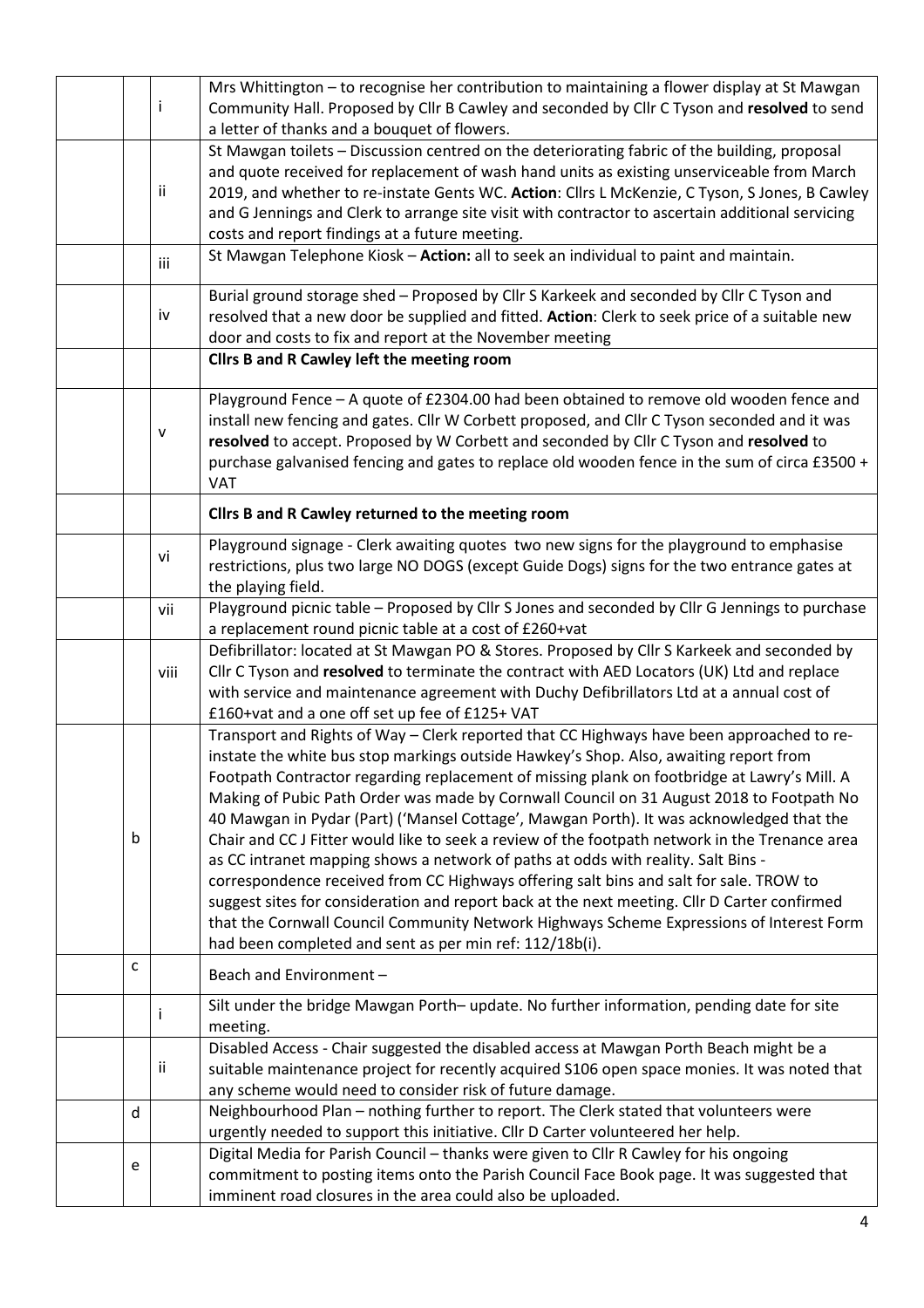| 125/18 |                                                    | <b>REPORTS FROM MEETINGS:</b>                                                                            |  |  |
|--------|----------------------------------------------------|----------------------------------------------------------------------------------------------------------|--|--|
|        |                                                    | Denzell Downs Community Benefit Fund - update. GrantScape Ltd have informed 2018                         |  |  |
|        | a                                                  | successful applicants that grant monies are now available to draw down upon commencement                 |  |  |
|        |                                                    | of projects.                                                                                             |  |  |
|        | $\mathsf b$                                        | Affordable Housing - a meeting is being re-scheduled with CCLT                                           |  |  |
|        |                                                    | Community Network Panel - circulated prior to meeting. The PC hosted the meeting on 20 <sup>th</sup>     |  |  |
|        |                                                    | September at St Mawgan Community Hall with Chair, L McKenzie in attendance. She                          |  |  |
|        | C                                                  | highlighted that the Cornwall Council Community Network Highways Scheme Expressions of                   |  |  |
|        |                                                    | Interest form completed by Cllr D Carter had not been acknowledged. Action: Clerk to chase               |  |  |
|        |                                                    | with Esther Richmond of Community Network Panel.                                                         |  |  |
|        |                                                    | Cornwall Airport Newquay Consultative Forum - circulated prior to meeting. Cllr G Jennings               |  |  |
|        |                                                    | reported that she had mentioned the issue of excessive noise from the helicopter re-winching.            |  |  |
|        | d                                                  | The Chair had received a suggestion that representatives from the public and PC might create             |  |  |
|        |                                                    | a panel that liaised with Cornwall Airport (Newquay) on this issue. It is hoped that work would          |  |  |
|        |                                                    | commence on the mobile mast so that it could benefit the wider community by Christmas.                   |  |  |
|        |                                                    | Plastic Free Community - Cllr D Carter had circulated minutes from a recent meeting which                |  |  |
|        | e                                                  | included the proposal of a water fountain for public use to be sited in Mawgan Porth. There is           |  |  |
|        | to be more community engagement with young people. |                                                                                                          |  |  |
| 126/18 |                                                    | To note and discuss (if appropriate) the correspondence received since the last meeting and              |  |  |
|        |                                                    | any associated actions and expenditure:                                                                  |  |  |
|        | a                                                  | CC consultation of the draft review of its Statement of Licensing Act Policy in accordance with the      |  |  |
|        |                                                    | Licensing Act 2003. Noted.                                                                               |  |  |
| 127/18 |                                                    | <b>FINANCE and LEGISLATION:</b>                                                                          |  |  |
|        | a                                                  | To note any income received - Beach Donation - £100, Bank interest - £1.97.                              |  |  |
|        | $\mathsf b$                                        | Health and Safety Policy - to agree to adopt (circulated prior to meeting). Cllr W Corbett               |  |  |
|        |                                                    | proposed and Cllr S Karkeek seconded and it was resolved to adopt,                                       |  |  |
|        |                                                    | Bank Reconciliation 2 <sup>nd</sup> quarter - to accept as correct (circulated prior to meeting). Cllr S |  |  |
|        | c                                                  | Karkeek proposed and Cllr C Tyson seconded, and it was resolved to accept and was signed by              |  |  |
|        |                                                    | the Chair. (Cllr T Thomas and Cllr C Mann were absent from the meeting and so the Clerk will             |  |  |
|        |                                                    | contact them to ask who would like to undertake the 2 <sup>nd</sup> quarter Internal Control check).     |  |  |
|        |                                                    | Accounts – to approve invoices for payment and sign cheques at the end of the meeting                    |  |  |
|        | d                                                  | (list circulated prior to the meeting). Cllr S Karkeek proposed and Cllr C Tyson seconded, and it        |  |  |
|        |                                                    | was resolved to approve.                                                                                 |  |  |
|        |                                                    | Notice of items for the next Agenda:                                                                     |  |  |
| 128/18 |                                                    | (note – no decisions can be taken on any item raised under this heading)                                 |  |  |
|        |                                                    | 1. Budget 2018/19.                                                                                       |  |  |
| 129/18 |                                                    | Close of meeting: 9.30pm                                                                                 |  |  |